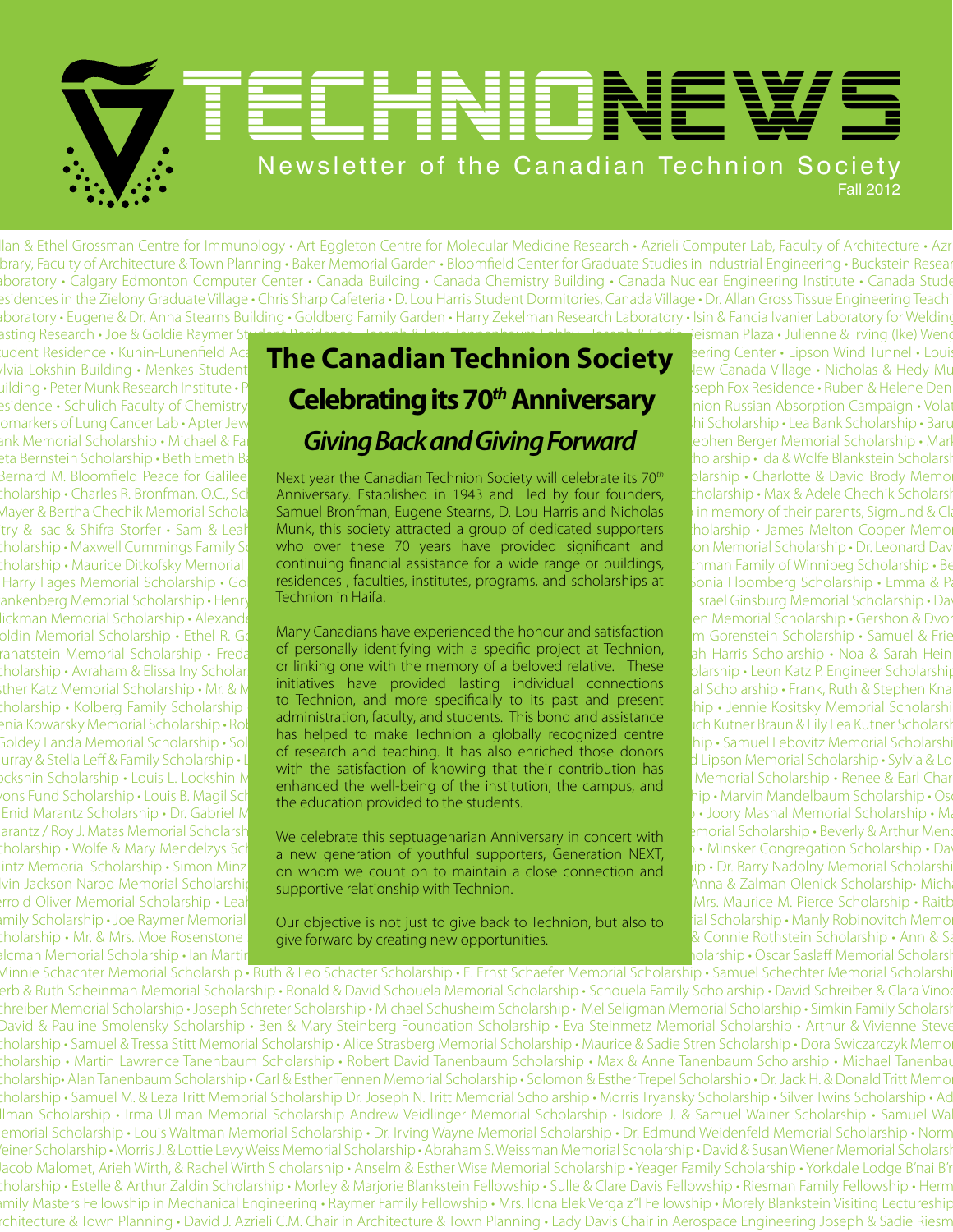#### Message from Eddie Pal, National President

All around me I feel a sense of<br>excitement, of energy in the<br>air. No, it's not the knowledge<br>that autumn and the holidays are not excitement, of energy in the that autumn and the holidays are not far off. It's the feeling I have whenever

I attend a CTS or Technion meeting or event. That energy is also present in my many phone calls and emails.

I felt it this summer when I attended the Board of Governors' meetings in Haifa in celebration of the Cornerstone Centennial, meeting Nobel Laureate Prof. Dan Shechtman, listening to enthusiastic presentation of the young researchers looking for answers to the questions of tomorrow, applauding the conferral of an honorary doctorate to CTS's own Gary Goldberg and of course, hearing the acknowledgement of a \$15 million gift from a Canadian anonymous donor.

I feel it whenever I meet with or speak to a member of CTS's Generation NEXT whether in Toronto or in Montreal, it can be about the planning of the 2nd Generation NEXT mission to Israel and the Technion, hearing the impressions of those who attended the Technion Board of Governors meeting or receiving updates on the upcoming inaugural Toronto event at the Hockey Hall of Fame.

That energy is also now present in Calgary where, thanks to Technion alumnus and Chemical Engineer, Ronnie Kaplan, we have opened a satellite office. Ronnie has volunteered to dedicate his time to the CTS and to focus on recruiting new members and donors from Alberta. The focus of fundraising for CTS Calgary will be in Oil and Gas Research, Medical Research and Nano-Technology and Nano-Technology will the topic of the next event there on November 13th, when the guest speaker will be Prof. Yehousha (Ishi) Talmon, Director of Technion's Russell Berrie Institute for Nano-Technology.

Lastly, I feel it whenever I get the chance to speak to any of you about this great institution that we all are so proud of.

I want to wish you and your family a Shanah Tova and extend an invitation to you to join me on the CTS 70*th* Anniversary Mission to Israel and the Technion next June to share in the excitment and energy that is Technion.



#### Message from Doreen Green, National Chair

echnion celebrates its Cornerstone<br>
Centennial - 100 years since<br>
the first stone representing a<br>
vision became the reality of Israel's echnion celebrates its Cornerstone Centennial - 100 years since the first stone representing a first university. A university that the

highly respected Shanghai rankings of the world's 500 leading universities has placed 78th in the overall rankings, and in outstanding positions in areas such as computer science, natural sciences and chemistry.

The Canadian Technion Society celebrates 70 years since its founding - when a group of devotees, most of whom were engineers or architects, started modestly by mailing books to Palestine's first university, Technion.

I look back to over 25 years ago when Mike Rand z"l invited me to a meeting to find out more about Technion - that one meeting convinced me that this was an organization that I wanted to work with.

But what do these numbers really represent?

For Technion, they represent a century of vision, integrity and perseverance that has served Israel and the world. Today, Technion is a city of advanced research and learning. As Israel's largest and leading scientific-technological university and one of the leading centers of research in the world, it is a powerhouse of opportunities for shaping a future.

For the CTS, they represent the impressive Canadian footprint seen on the camps of the Technion.

For me, these past 25 years represent a deep pride in knowing that my involvement in the CTS and on the Board of Governors of the Technion has played a tiny part in the success of both. I also gained the friendship of people from across Canada and around the world who feel that same pride and connection to Technion and the State of Israel.

What will the future bring? That is up to us. Not only must we all continue to support Technion so it can continue to meet the challenges of future generations, but we must also impart our passion and loyalty to this great institution onto our children and grandchildren, our Generation NEXT.

Shana Tova to you and your family.

|                                                                                                                      | <b>Canadian Technion Board of Directors</b>                                                                    |                                                                                                |                                                                                           |                    |                                                                                                             |
|----------------------------------------------------------------------------------------------------------------------|----------------------------------------------------------------------------------------------------------------|------------------------------------------------------------------------------------------------|-------------------------------------------------------------------------------------------|--------------------|-------------------------------------------------------------------------------------------------------------|
|                                                                                                                      | <b>PRESIDENT Eddie Pal</b>                                                                                     |                                                                                                | <b>CHAIR</b> Doreen Green                                                                 |                    |                                                                                                             |
| <b>TREASURER Harold Garfinkle</b><br><b>VICE-PRESIDENT</b> Marvin Ostin                                              |                                                                                                                | <b>SECRETARY</b> Scott Woodrow                                                                 |                                                                                           |                    |                                                                                                             |
| <b>HONOURARY LIFE PRESIDENTS</b> David Azrieli & Sydney Cooper                                                       |                                                                                                                |                                                                                                |                                                                                           |                    | <b>HONOURARY VICE CHAIR Morley Blankstein</b>                                                               |
|                                                                                                                      | HONOURARY BOARD MEMBERS Sheva Honig, Eugene Riesman, Alex Magil                                                |                                                                                                |                                                                                           |                    |                                                                                                             |
| David Azrieli<br>Naomi Azrieli<br>Jack Bensimon<br>Harry Bloomfield<br><b>Richard Cooper</b><br><b>Sydney Cooper</b> | Michelle Floh<br>Pearl Sperber Gameroff<br>Harold Garfinkle<br>Rose Goldstein<br>Frieda Granot<br>Doreen Green | Larry Jeremias<br>Warren Kimel<br>Eric Levy<br>Peter Menkes<br><b>Ed Nagel</b><br>Marvin Ostin | Eddie Pal<br><b>Eliot Phillipson</b><br>Arnold Recht<br><b>Barrie Rose</b><br>Andrea Rush | Javier Schwerensky | <b>Harry Sheres</b><br>Melissa Singer<br>Irwin Tauben<br><b>Bill Wiener</b><br>Scott Woodrow<br>Ben Wygodny |
| NATIONAL OFFICE<br>970 Lawrence Avenue West, Suite 206<br>Toronto, ON M6A 3B6                                        |                                                                                                                |                                                                                                | <b>MONTREAL OFFICE</b><br>6900 Decarie Boulevard, Suite 3435<br>Cote St. Luc. OC H3X 2T8  |                    |                                                                                                             |

**2**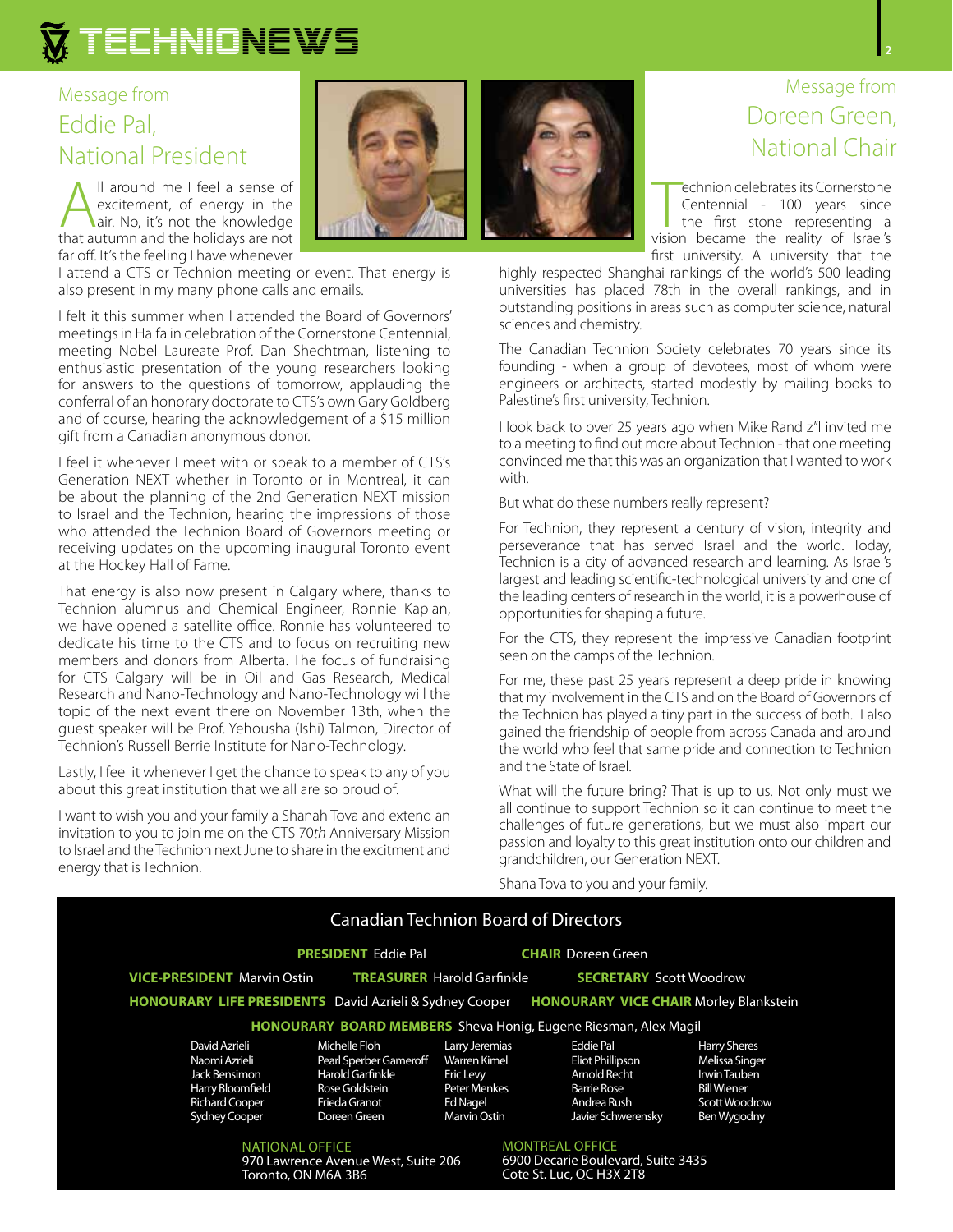



### Up, up and away - Farewell to Dr. Chernov

After spending the last two years in Toronto, the Canadian Technion Society bids Tzeitchem L'Shalom (Go in Peace) to Dr. Victor Chernov.

Dr. Chernov, who received his B.Sc. (2002), M.Sc. (2005) and Ph.D. (2010) from the Technion Faculty of Aerospace Engineering, was the the recipient of the Ilan Ramon doctoral scholarship by the Israeli Ministry of Science in 2007.

In 2010 he was awarded the Lyon Sachs Post-Doctoral Fellowship in the Faculty of Mechanical Engineering at the University of Toronto. His research there was focused on Combustion, Rheology and the Two-phase flow.

During his stay in Canada, Dr. Chernov was extremely generous with his time in volunteering to speak to various groups across Canada about Technion and his research. His topic was aptly titled , "It doesn't take a Rocket Scientist…well actually it does."

We wish you all the best on your return to Israel and your new position at the Technion.

## nano is HUGE

The Canadian Technion Society once again is proud to be heading out across Canada to showcase one of the best and brightest of Technion's prestigious Professors.

On Sunday, November 11, 2012, Professor Yeshayahu (Ishi) Talmon, Director of Technion's Russell Berrie Nano-Technology Institute, will be the guest speaker at the 2012 CTS Annual General Meeting.

Prof. Talmon will introduce how Nano Technology affects almost every facet of our daily lives. He will also be travelling to Edmonton, Calgary and Montreal during the week of November 12-15, 2012.

Prof. Talmon received his B.Sc (1969) and M.Sc (1975) from the Technion Faculty of Chemical Engineering. He received his Ph.D. (1979) from the

University of Minnesota Faculty of Chemical Engineering. Prof. Talmon has been a member of Technion's Faculty of Chemical Engineering since 1979, a Professor since 1991 and the Department Chairman from 2000- 2005.

**Nanotechnology** (sometimes shortened to "nanotech") is the manipulation of matter on an atomic and molecular scale. Generally, nanotechnology works with materials, devices, and other structures with at least one dimension sized from 1 to 100 nanometers. Nanotechnology is very diverse, ranging from extensions of conventional device physics to completely new approaches based upon molecular self-assembly, from developing new materials with dimensions on the nanoscale to direct control of matter on the atomic scale.





#### **Notice of Meeting**

The Annual General Meeting and Special Meeting of the Canadian Technion Society will be held Sunday, November 11, 2012 at the Deloitte Conference Centre in Toronto. The meeting will commence at 10:00 a.m followed by Lunch and a Board of Directors Meeting.

> Special Guest Speaker: Prof. Yeshayahu (Ishi) Talmon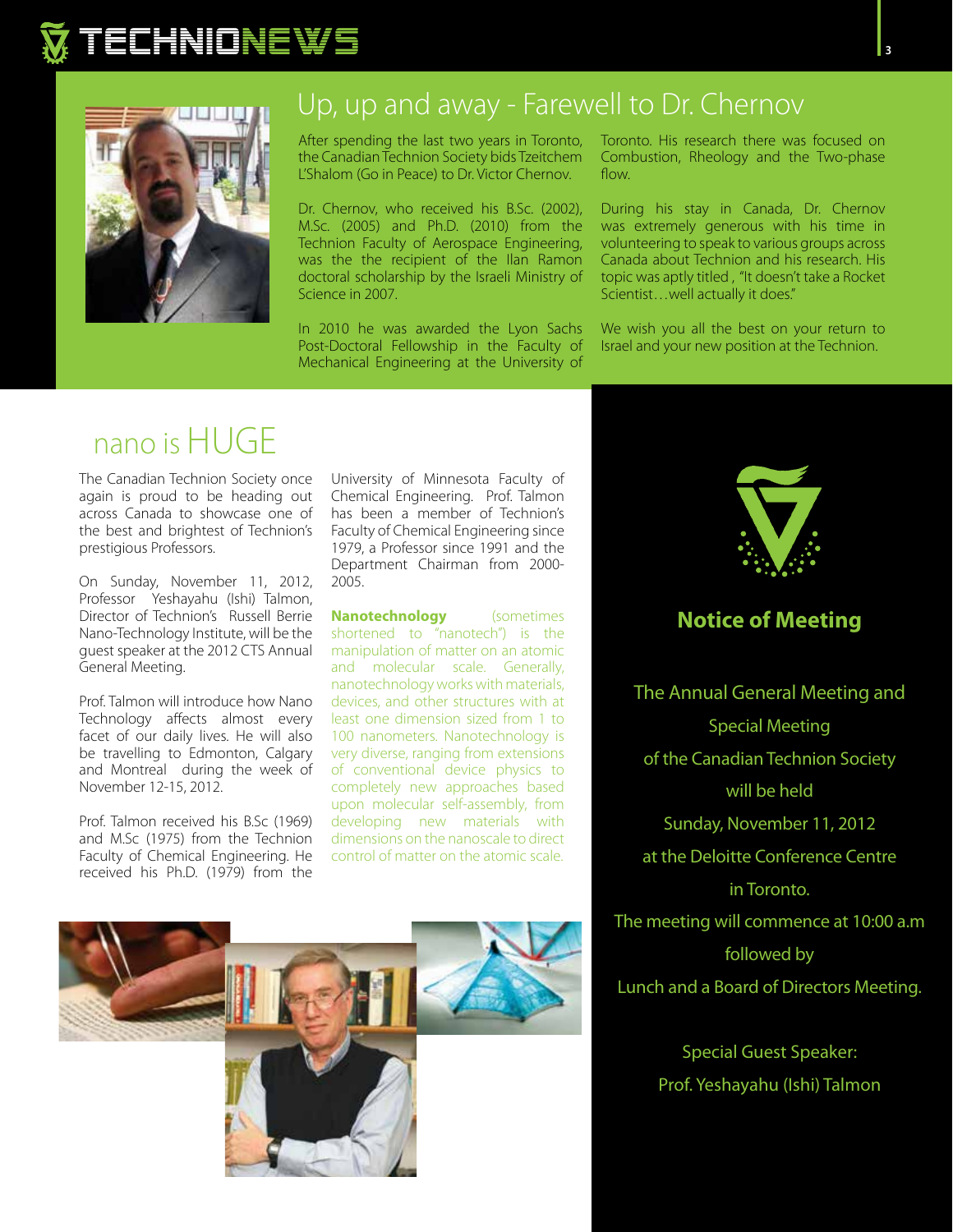

#### Generation NEXT Israel Mission 2011



### Generation NEXT Mission to Israel and Technion

A new generation has come of age, Generation NEXT, the young adults who have grown up with personal computers, cell phones and the internet. The Canadian Technion Society welcomes Generation NEXT, future Canadian leaders, to get connected to Technion and Israel and the heart of its High-Tech Sector.



The Second Annual Generation NEXT mission to Israel will take place November 25 to December 2, 2012.

Eighteen Canadian Technion Society Generation NEXT members (aged 25- 45) will participate in this seven day subsidized mission .

Participants will see what the Technion has contributed to Israel and the world in the fields of science, technology, medicine and engineering.

Participants will meet with some of the Technion 's superstars like former Canadian, Dr. Karl Skorecki, Director of the Rappaport Institute and of Medical & Research Development, Rambam Health Campus, Prof. Hossam Haick, the professor behind the nano-artificial nose (Na-Nose) that can detect cancer and kidney disease. They will also visit some of Israel's exciting start-ups.

For further information: 1-800-935-8864 or info@cdntech.org

### Toronto's Generation NEXT Launchs Its Inaugural Event

#### **Tuesday October 16, 2012, 6:30 pm Hockey Hall of Fame, Toronto, Ontario**

This inaugural event will bring together young professionals, technology enthusiasts, investors, idea-agents, and Technion supporters for cocktails and conversations.

The theme of this *party with a purpose* will be "innovation in sports", profiling Gold Sponsor, Applied Cognitive Engineering (ACE).

ACE was founded by Technion graduates and it develops software-based "Brain-Gyms" under the brand "Intelligym" (www.intelligym. com), a technology currently used globally by professional sports teams and defence forces, including the IDF.

In 2010, thanks in part to philanthropist Seymour Schulich, Generation NEXT was born with the vision of ensuring the continuity of the CTS and building the next chapter in its future.

Generation NEXT offers young Canadian leaders, 25-45, the chance to develop a connection and commitment to Technion, and through their innovative and creative thinking formulate new ways to support this world leader in bridging the links between the marvels of science and technology and the impending needs of humanity.

Tickets are still available for \$65

For more information please visit: http://ctsgennextlaunch.eventbrite.com/



Together we have the power to make a difference and the world becomes a better place.

Just click onto the DONATE NOW icon on our newly re-designed website http:// WWW.cdntech.org/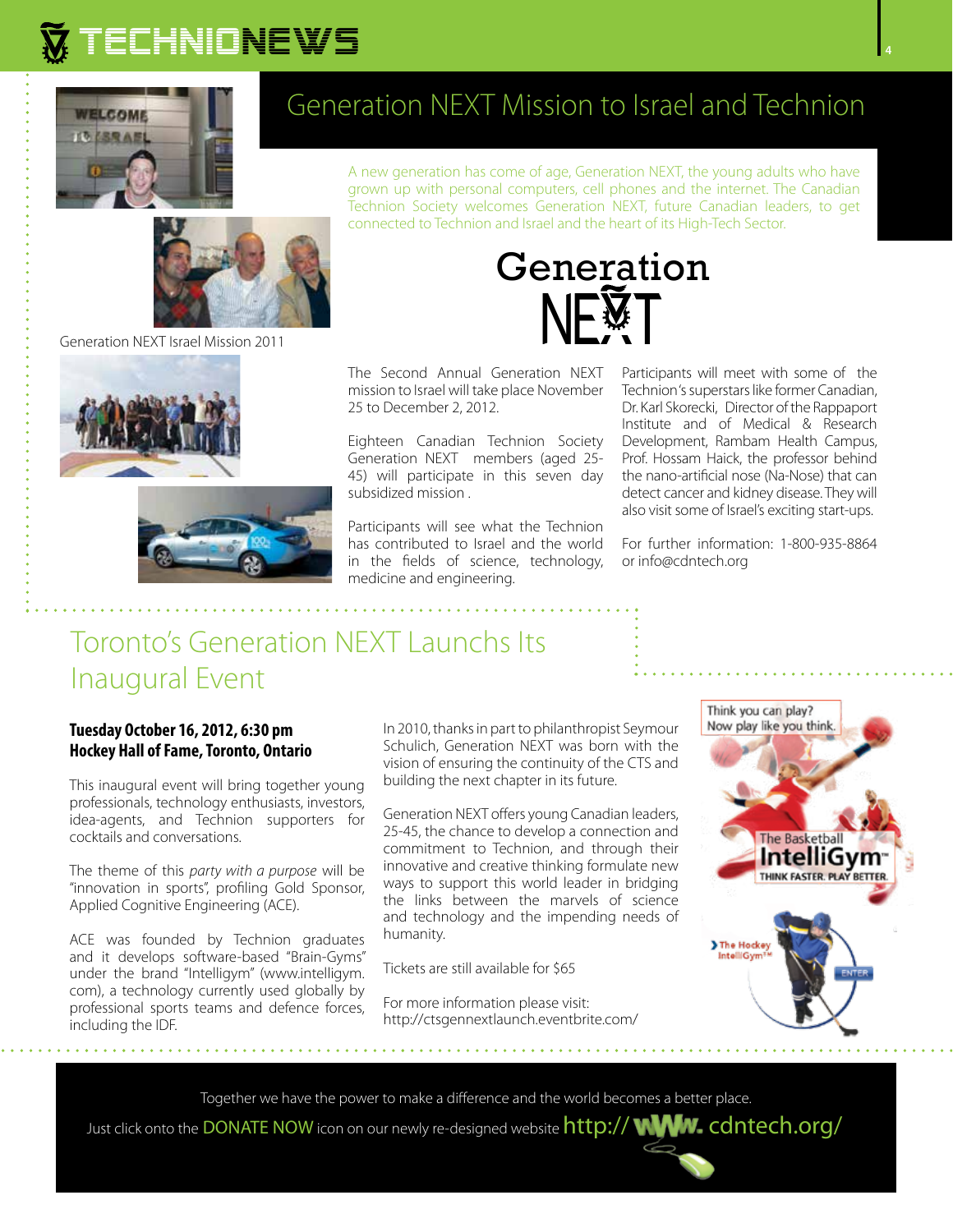



#### Professor Boaz Golany Visits Canada

for External Relations and Resource Technion - Israel Institute of Technology. Development visited Canada for a week in May.

In Toronto, Professor Golany met with donors, attended a cocktail evening where Professors Shulamit Levenberg and Marcel Machluff of the Technion spoke. He addressed a group of 70 participants at a Toronto -Technion Tech Transfer Fund luncheon. His topic was "T3 - Technion's Tech Transfer Program and more". Professor Golany also shared with the group the excitement of the Technion – Cornell partnership in Manhattan and the Cornerstone Centennial being celebrated by Technion.

Professor Golany visited Owen Sound, Ontario and then travelled to Montreal.

Boaz Golany is a Professor in the Faculty of Industrial Engineering and Management (IE&M) and the holder of the Samuel

Professor Boaz Golany, Vice President Gorney Chair in Engineering at the

He served as the Associate Dean of the IE&M faculty in 1994-1999 and as the Dean of the faculty in 2006-2011. He is also a senior research fellow at the Austin-based technology think tank IC2, whose goal is to facilitate global economic growth and job creation through innovation, creativity and capital.

He is considered one of the leading experts in several areas of Operations Management including efficiency and effectiveness analysis, supply chain management, project management and resource allocation in counter-terrorism and homeland security issues.

He has a B.Sc. (Cum laude) in IE&M from the Technion (1982), and a Ph.D. from the Business School of the University of Texas at Austin (1985).



### CTS Celebrates David Azrieli's 90th Birthday



The Canadian Technion Society celebrated David Azrieli's 90th birthday at a luncheon held May 10 in his honour in Montreal.

After fleeing Poland and travelling through Russia and then Iraq, David arrived in Palestine at the end of 1942 where he worked to support his studies in architecture at the Technion-Israel Institute of Technology. Although his studies at Technion were interrupted in 1948 when he joined the IDF and fought in Israel's War of Independence, that attachment to Technion has remained strong, as has his close and impressive connection to the State of Israel.

Through the Azrieli Foundation, the Technion Faculty of Architecture and Town Planning has been the beneficiary of the Azrieli Chair in Architecture and Town Planning, the Azrieli Library, the Azrieli Computer Lab and the Azrieli Fund for Advanced Studies in Architecture and Urban Planning.

Mr. Azrieli, a past president of the Canadian Technion Society, was recognized by Gary

Goldberg, also a past president of CTS, for being a visionary and innovator both in his professional career and in his philanthropy. He has epitomized the "imagineer", someone who can imagine new forms and then engineer their realization. A plaque was presented to Mr. Azrieli to commemorate the occasion, recognizing his major transformative building projects in Israel, with words of encouragement to continue to be creative and productive.

Professor Boaz Golany, Technion's Vice President for External Relations and Resource Development brought greetings and a special mazel tov from the Technion administration and faculty. Prof. Golany noted how special it was that both David and Technion shared a milestone celebration this April 2012 - David's 90<sup>th</sup> birthday and Technion's Cornerstone Centennial. Accordingly, Prof. Golany presented David with a folio containing a special Israeli stamp and first day cover that was issued to honour the centennial of the cornerstone laying of Technion.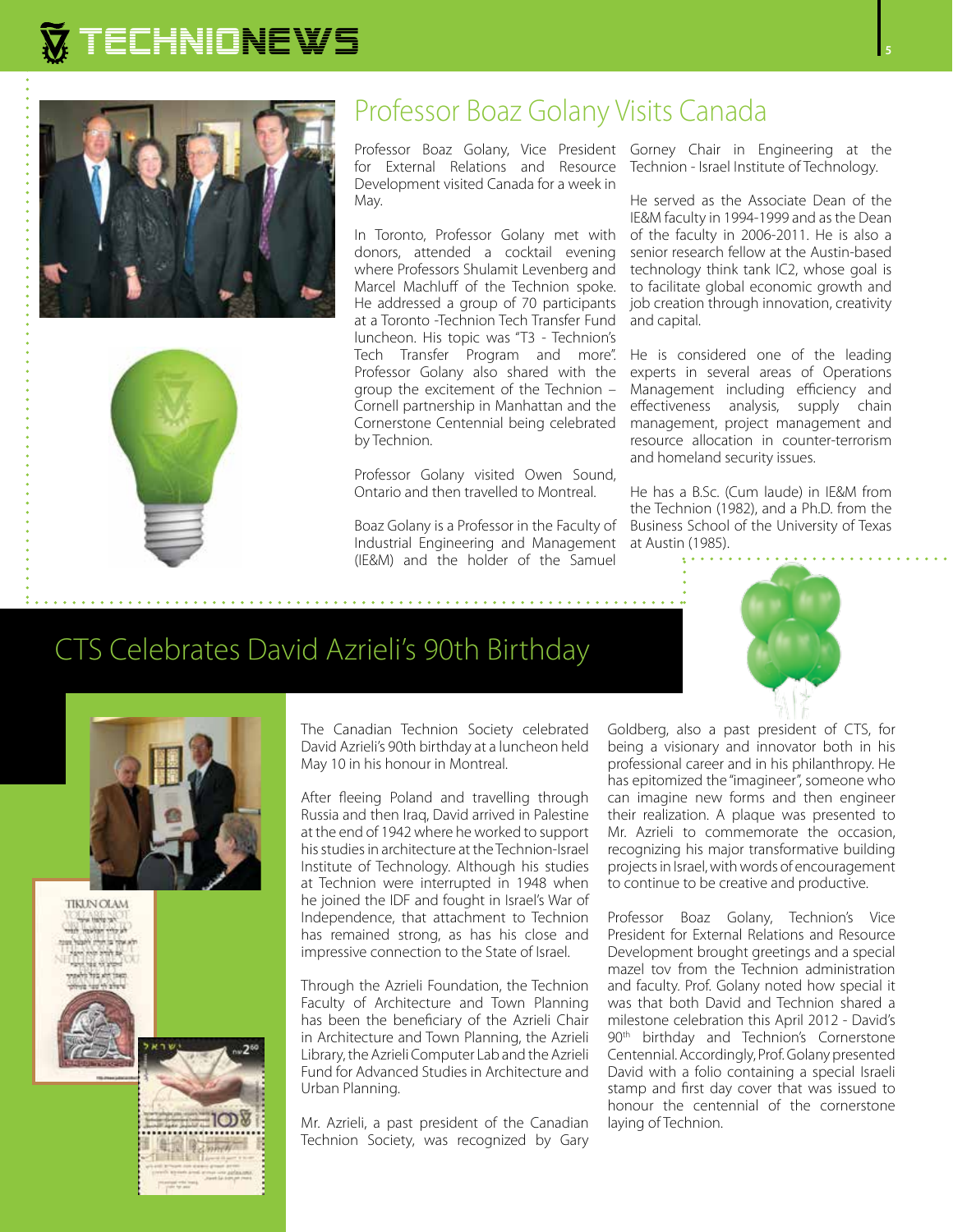### Highlights from the Technion 2012 Board of Governor's Meeting





### Gary Goldberg Receives an Honourary Doctorate

conferral ceremony was held on June 11th at MadaTech, the Israel National Museum of Science, which is housed in two historic landmark buildings in Haifa, designed at the turn-of-the-century, as the original home of the Technion - Israel Institute of Technology.

It was with great pride that the members of the Canadian delegation to the Board of Governors' Meeting were present when Gary Goldberg was called to receive his citation from Technion Senior Executive Vice President, Prof. Paul Feigin.

Gary spoke with deep respect for this institution to which he has devoted so much of his time, leadership skills and generosity. He expressed his gratitude to all those involved with the conferral of this significant and esteemed

The 2012 Technion honorary doctoral degree recognition as well as for the extraordinary privilege of joining the other honorees on the podium, for what it represents; and for the many years of inspirational and proud association with this outstanding university; and especially its primary resource -- the people who have made it so successful. He stated that "The leadership team has achieved excellence at Technion by assessing and setting the priorities, distinguishing between the desired, the required, and the strategic. This visionary thinking has produced a globally recognized brand – Technion, whose reputation ranks it among the most dynamic and innovative universities in the world. "

> We extend a hearty Yasher Koach to Gary on this well-deserved honour.



#### A Jewel For My Wife

An exhibition of handcrafted jewelry created by Nobel Laureate Dan Shechtman was displayed on campus and opened during the 2012 Technion International Board of Governors meeting. Designed exclusively for his wife, Prof. Zipora Shechtman, the exhibition showcased 15 unique pieces ranging from earrings, bracelets and necklaces and an Aztec-inspired silver belt buckle which Distinguished Prof. Shechtman made for himself.



### Laboratory Dedication

During the Technion's 100th Cornerstone Centennial celebration Board of Governor's Meeting a special ceremony took place that had a Canadian flavour.

A generous donation from the Clara and David Nightingale Foundation saw the construction and subsequent dedication of the Volatile Biomarkers of Lung Cancer Lab.

On hand representing the foundation were Torontonians, Naomi Fromstein and Efrim Boritz.

The Lab is headed by Professor Hossam Haick. At 37 years old, Prof. Haick is a researcher and senior lecturer in chemical engineering and nanotechnology. He already has several patents in his pocket. In 2005, he was listed as one of the thirty five "most-promising young scientists" in the Massachusetts Institute of Technology's "TR35" list. The Nazareth-born Christian Arab, he published a paper in the prestigious Nature Nanotechnology on his development with Technion colleagues of a sensor composed of gold nano-particles that can differentiate between the breath of lung, breast and colon cancer patients and that of healthy people; this is now forming the basis of the lab's purpose to discover an inexpensive, portable noninvasive diagnostic tool the size of a cellular phone that would screen for a variety of malignant tumors. It has been known for some time that specific volatile organic compounds (VOCs) in exhaled breath are evidence of health problems.

The delightful ceremony was attended by Canadian participants and addresses were given by Technion President Prof. Peretz Lavie and the Director of the Russell Berrie Nano-Technology Institute, Prof. Yeshayahu (Ishi) Talmon.

Volatile Biomarkers of Lung Cancer Lab Donated in loving memory of **Clara and David Nightingale** Toronto, Canada

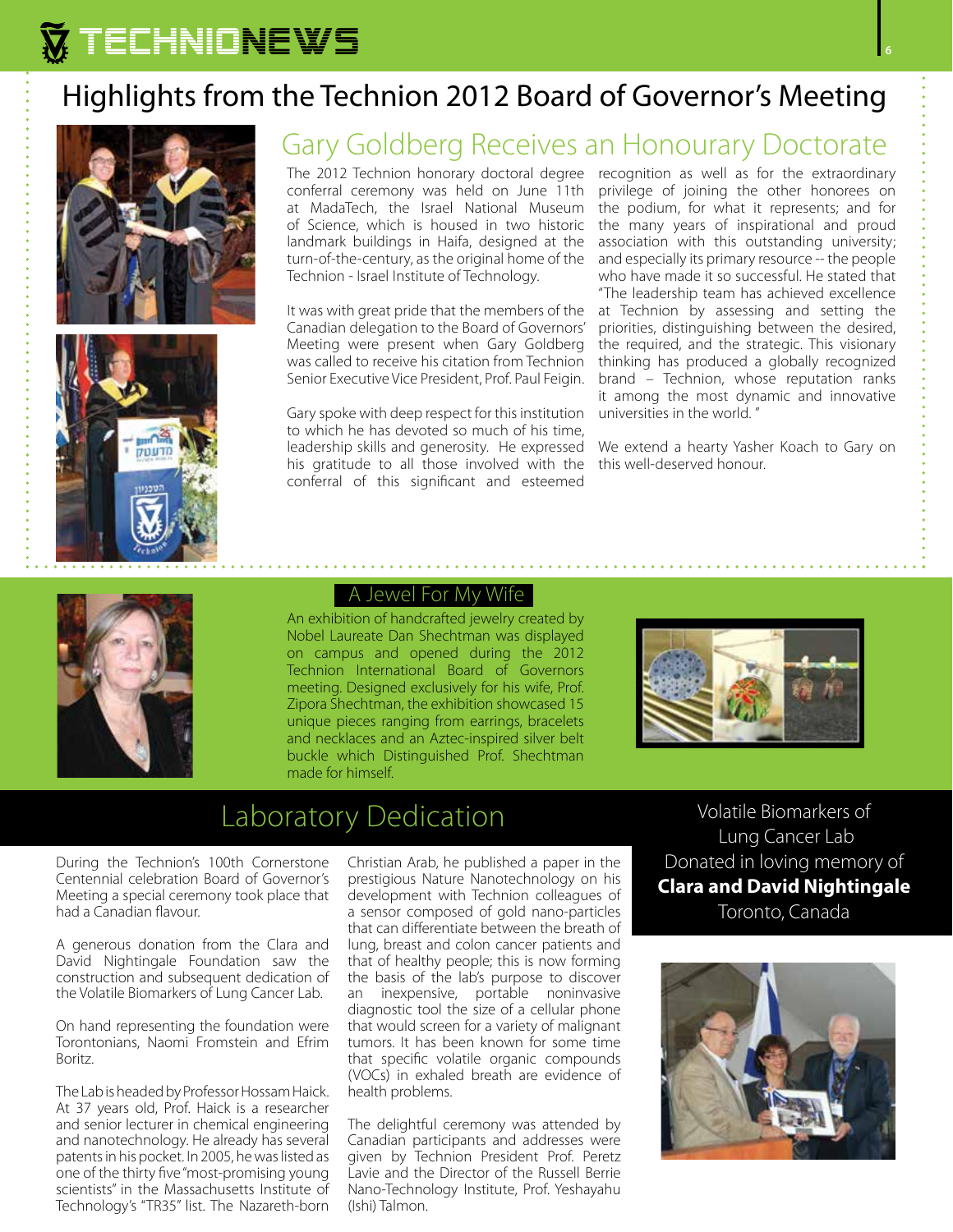### Highlights from the Technion 2012 Board of Governor's Meeting



#### TOGETHER The Story of the Century

*On the occasion of 100 years since the cornerstone laying of Israel's first university, this book is dedicated to the entire Technion Family, whose collective efforts have contributed, and continue to contribute so significantly to the advancement of Israel and the world.* 

*Book Dedication*

This book celebrating 100 years of Technion history and as a partial expression of awe and wonder of all that is Technion, was launched at the 2012 Board of Governors' Meeting, and it was made possible by a generous gift from the Canadian Technion Society.

What lies behind the success and triumphs found in this book? What is Technion' s secret ingredient that puts the drive to excellence so soundly in the fast-lane of progress? The answer can be found in the words vsion and responsibility - or to put it differently - the ability to formulate a vision and to proceed stubbornly to achieving it by responding to challenges and to change

With this book, we share this vision and tremendous responsibility. We share this beacon of light with you, affirming that wherever you are, Technion with its power to create the future, our future, is by your side.





### A Tradition Continues

*The Lady Davis Fellowship Trust was established 40 years ago to provide the opportunity for leading scientists and scholars, post-doctoral researchers and doctoral students from abroad, regardless of nationality, gender or field of scholarship to teach, study and participate in research in Israel at the Hebrew University in Jerusalem and at the Technion Institute of Technology in Haifa.* 

On a beautiful Sunday afternoon in June at the Technion Board of Governors meeting a tradition continued.

The Bloomfield Family and the Eldee Foundation have, for many years, hosted a luncheon in honour of the Lady Davis Fellows at Technion. This year, the luncheon also honoured Gary Goldberg on the conferral of an Honorary Doctorate.

It was more than a coincidence that Ying Zhao was among the guests and that she addressed the group. As the Bloomfield Family represents a long history of loyal support to the Technion and Gary Goldberg represents the strength of CTS's leadership, Ying Zhao, as a former Lady Davis Fellow and current member of the Canadian Technion Society's Generation NEXT represents the outstanding quality of Technion alumnae and the future leadership of the CTS.

#### In Ying's own words:

"As we drove through the campus, I had an awe feeling that I had never left here. Therefore, I invite you to imagine another Lady Davis event at the Technion in 1996. Two other Lady Davis Fellows, also studying Electrical Engineering as I was at the time, and I, were honoured to be there. We were asked why we had chosen to study at the Technion. Despite our diverse background, one from Canada, one from Spain, and myself from China, we had three major reasons in common that brought us to the Technion. First of all, Technion is one of the best Engineering schools in the world. Second, in our respective chosen fields, we felt that Technion offered us the best quality graduate program. Last, but not least, we received Lady Davis Fellowships, when we were accepted to the graduate programs.

We were and still are very proud of being a Lady Davis fellow because it recognized and symbolized our academic achievement. At the same time, we felt lucky that we received Lady Davis Fellowship Trust's sponsorship, as this provided the financial support necessary to allow us to make the trip to and study at the Technion. Today, sixteen years later, of these three students that I mentioned, one of us has developed a career as a senior research scientist in Medical Imaging at Xoran Technologies, another one became a product development manager at Qualcomm, and I, myself, work as a Software Engineer at IBM research in Toronto. We are personal proof of what a Lady David Scholarship can influence. These are examples of the impact of the Lady Davis Scholarship Program."